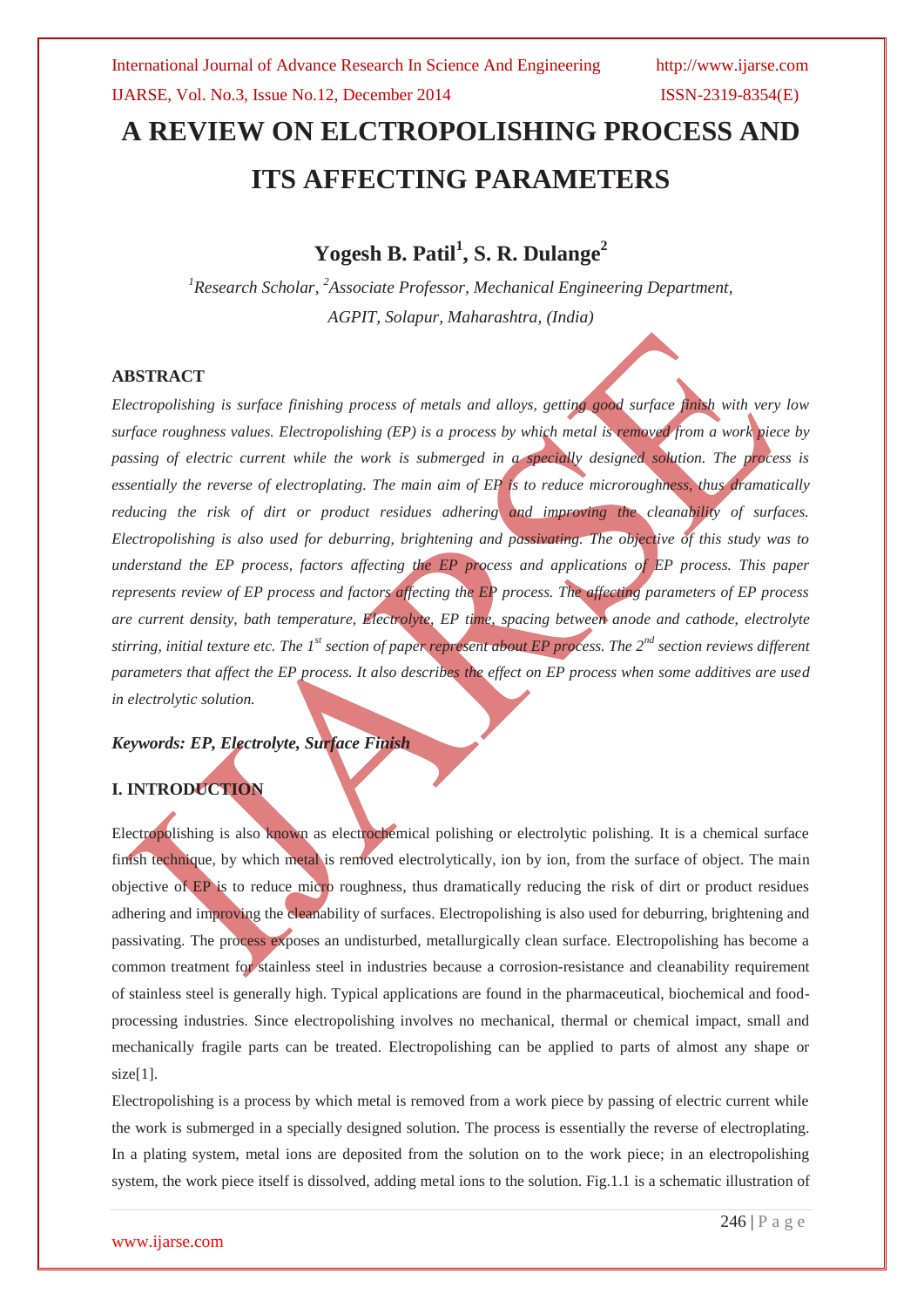#### IJARSE, Vol. No.3, Issue No.12, December 2014 ISSN-2319-8354(E)

a typical electropolishing cell. The work piece is connected to the positive (or anodic) terminal, while the negative (cathodic) terminal is connected to a suitable conductor. Both terminals are submerged in the solution, forming a complete electrical circuit. The current applied is direct (DC) current. The principal chemical reactions occurring at the electrical anode, that is, at the part, are as follows:

Metal - Electrons  $\longrightarrow$  Metal ions

The reaction states that metal is dissolved from the anodic electrode, passing into the solution to form a soluble salt of the metal. All of the components of stainless steel, namely the iron, the chromium, and the nickel, undergo this reaction simultaneously, producing the controlled smoothing of the surface. Several side reactions also occur, creating by-products that must be controlled in order to produce the highest possible quality of electropolishing. The quantity of metal removed from the work piece is proportional to the amount of current applied and the time. Other factors, such as the geometry of the work piece, affect the distribution of the current and, consequently, have an important bearing upon the amount of metal removed in local areas. Fig.1.2 illustrates both high and low current density areas of the same part and notes the relative effect of electropolishing in these two areas.

The principle of differential rates of metal removal is important to the concept of deburring accomplished by electropolishing. Fine burrs become very high current density areas and are, subsequently, rapidly dissolved. Low current density areas receive lesser amounts of current and may show negligible metal removal. In the course of electropolishing, the work piece is manipulated to control the amount of metal removal so that polishing is accomplished and, at the same time, dimensional tolerances are maintained.[2]









### **II. ELECTROPOLISHING PARAMETERS**

Electropolishing is one of the useful tools to improve the surface finish of a metallic work piece by anodic dissolution process. In Electropolishing the anode surface is smoothened and brightened by the use of appropriate electrolyte under optimum conditions of current density and temperature. Stainless Steel is generally Electropolished in industry from phosphoric acid based electrolytes. Electropolishing of stainless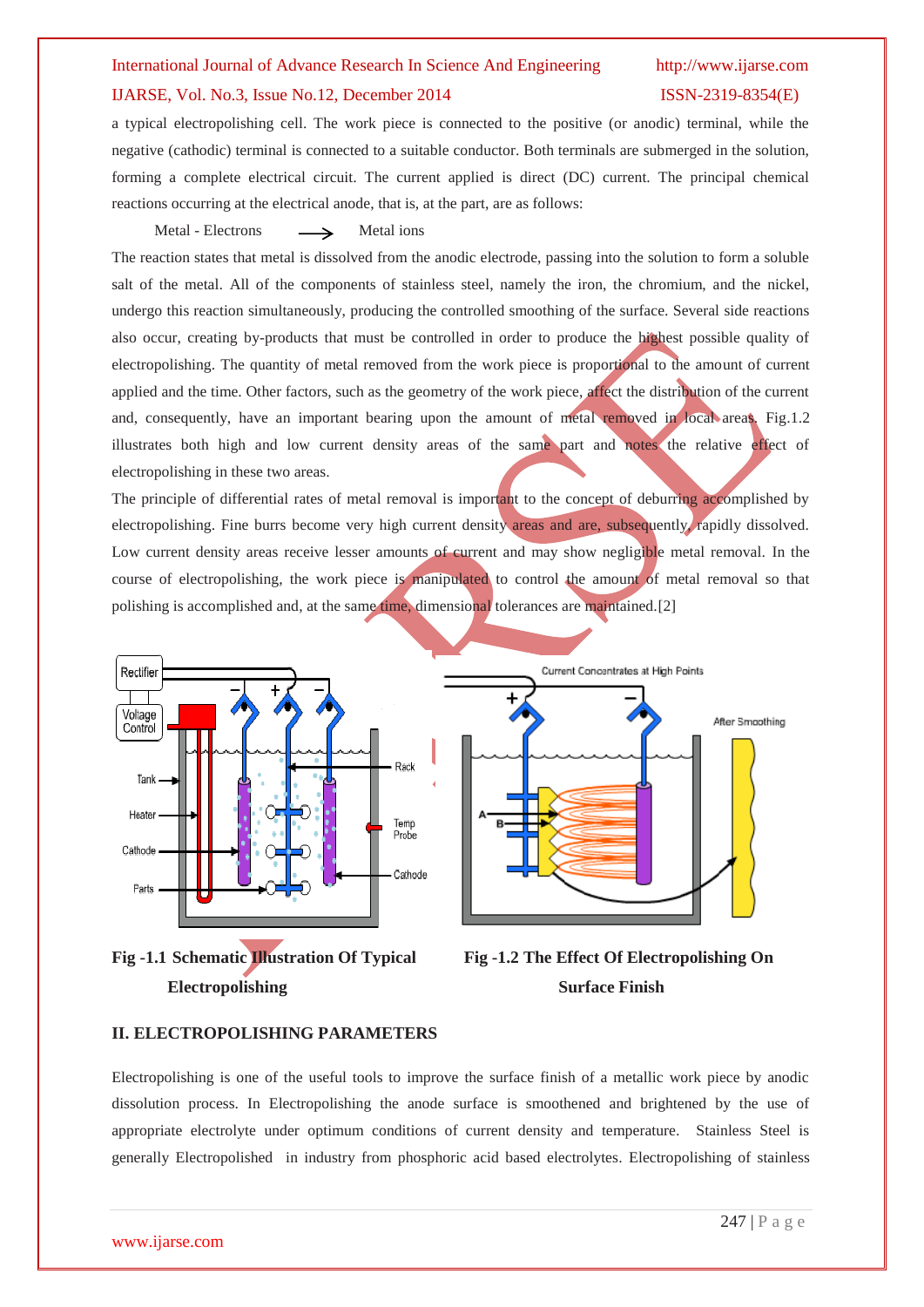### IJARSE, Vol. No.3, Issue No.12, December 2014 ISSN-2319-8354(E)

steel have large number of applications in industry. Electropolishing technique plays important role in vacuum technology, preparation of samples for metallography and electron microscopy.

K. Srinivasan, K.S.Ranga krishnan [3] studied the effect of current density, time, and temperature on the weight loss metal. The electropolishing baths for stainless steel with various concentration of phosphoric acid from 10- 75% by volume were tried. The optimum concentration of phosphoric acid for electropolishing of stainless steel was found out. The brightness of the stainless steel is best at 50% by vol. of phosphoric acid bath conditions compared to other baths.

According to P.J. Núñez, E. García-Plaza[4], The most common electrolytes for the electropolishing of stainless steel are varying concentrations of phosphoric and sulphuric acid, and occasionally additives such as chromic acid. The main aim of this study was to check the performance of three commonly used industrial electrolytes in terms of the surface finish of electropolished stainless steel. Each electrolyte had different concentrations of phosphoric acid, sulphuric acid, and chromic acid. The following electropolishing conditions were assessed: current density, bath temperature, electropolishing time, initial textures, and electrode positions. This study on the performance of three industrial electrolytes for the polishing of stainless steel AISI 316L revealed that adding chromic acid does not significantly enhance surface finish, and electropolishing ranges were quite similar for all three electrolytes. Neither electrode position nor initial surface texture had a significant impact on polishing range using any of the three electrolytes assessed, with maximum polishing ranging (80÷90%) for both textures and positions. Similarly, temperature (*T*) had no significant influence on process performance given that minimum polishing range were obtained regardless of the electropolishing time, temperature, and current density conditions. The results indicate that the best electropolishing performance was achieved with the lowest temperature (in this study 35 C), which ensured optimum electrolytic conductivity, reduced energy costs, avoided producing toxic vapours, and degrading the electrolyte. The parameters electropolishing time and current density were the variables that had the greatest influence on electrochemical polishing, and were slightly correlated. Increasing treatment time to 25 (minutes) and current density to 48 (A/dm2) significantly improved surface finish (*Ra*), reaching maximum polishing ranges of 80÷90%. Above these reference values the process stabilizes, without any significant improvement in roughness (*Ra*), but with the risk of losing material that may undetermine the design specifications of manufactured component. The best polishing results ( *Ra*) were obtained with electrolyte sulphuric acid 35% and orthophosphoric acid 45% in comparison to electrolyte sulphuric acid 15% and orthophosphoric acid 63%. The addition of chromic acid (3%) to electrolyte had no significant impact on process performance, and the outcome was similar to that obtained with the reference electrolyte. Anshuman Bhuyan, Brandon Gregory[5] studied that The optimized conditions for the electropolishing of austenitic type 304 and 316L stainless steels in commercially-available EPS 4000 solution (based on a mixture of phosphoric and sulphuric acids) for use in cardiac stenting applications. Electropolishing parameters such as electrolyte temperature and concentration, current density, polishing duration, use of pulsed current and ultrasonic agitation have been explored and optimal conditions have been found. Quality of the polishing was determined on the average surface roughness, amount of thickness reduction, and overall surface appearance. Samples polished in an ultrasonic bath with pulsed currents of 50 Hz, and 60°C achieved the lowest surface roughness with little or no evidence of surface defects which were present in other recipes.Similar results were seen in both types 304 and 316L stainless steels. Optimal conditions were chosen so as to meet the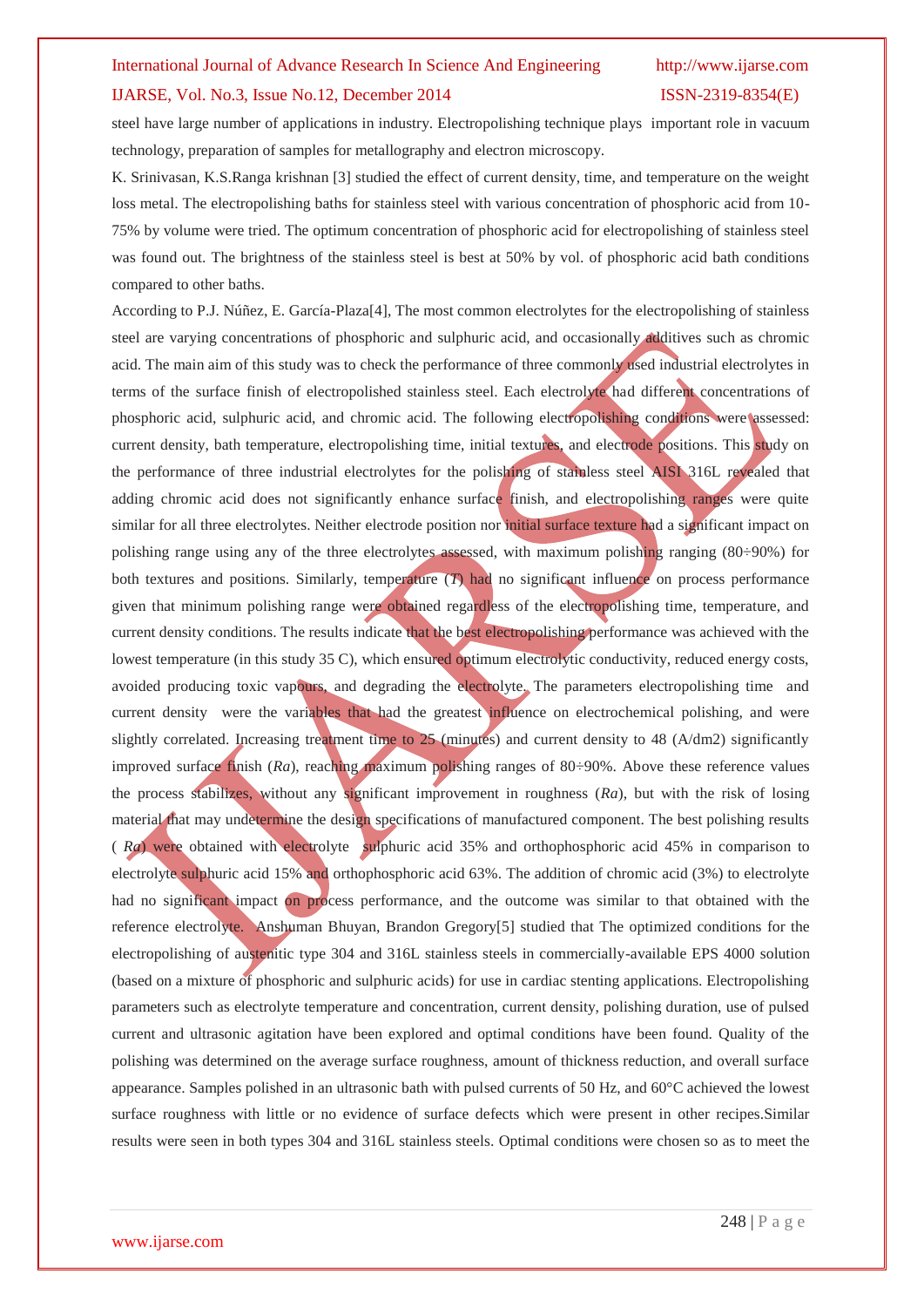### IJARSE, Vol. No.3, Issue No.12, December 2014 ISSN-2319-8354(E)

surface roughness and reduction requirements, minimize the amount of pitting, and obtain a surface with high chromium and nickel content. In most cases, surface roughness and thickness reduction are inversely related.

Shuo-Jen Lee and Jian-Jang Lai [6] extensively studied the improvement of the corrosion resistance capability of a work piece being processed by the electropolishing (EP) is one of the most importance process characteristics. In this paper, the effects of the EP process parameters on the corrosion resistance performance of the SS 316L stainless steel were studied based on the uniform and localized intergranular corrosion (IGC) analyses. The IGC is the prominent characteristics of localized corrosion in stainless steel. The work piece (anode) material was the SS 316L stainless steel. The cathode material under study was platinum. The electrolyte was composed of sulphuric acid, phosphoric acid, glycerine and DI water. The test specimens were all polished before experiments in order to reduce the effect of the bail by layer. Variables of the EP process parameters gap between the electrodes and the process time. The specimens were analyzed, first, by the surface roughness measurement. Secondly, they were observed under the optical microscope for surface marks and defects. It was followed by the linear polarization analysis for the uniform corrosion performance. The electrochemical potentiokinetic repassivation (EPR) test was employed to study the localized, IGC. Finally, Xray photoelectron spectroscopy (XPS) and Auger electron spectroscopy (AES) analyses were conducted to analyze the metallurgical composition and the thickness of the passive film.

The EP process is a very effective technology to improve the corrosion resistance of stainless steel. However, the process parameters may greatly affect the results. From this study, the optimal electrolyte gap was 5mm and polishing time was 5 min. The surface roughness had improved by more than threefold. These values may be different for different variables such as electrolyte and cathode material. The polarization resistance method verified that the uniform corrosion improved by more than 60%. With EPR analysis, the IGC resistance improved by more than 85%. The AES and XPS analyses also verified that the passive film had changed to Cr rich after the EP process.

MIAO Wei-dong and MI Xu-Jun [7] has carried out the effect of processing parameters on nitinol electropolishing. Electropolishing has been used in NiTi alloy in several fields for its special characteristics, but it's essential details and electropolishing mechanism have not been reported yet as a demand from business competition, which, to a great degree, restricts the application and extension of the electropolishing technology. Besides the electrolyte, other factors that influence the electropolishing are temperature, current density, time, spacing between anode and cathode, electrolyte stirring, etc. Studies on the effect of the temperature on the electropolishing process show that the higher the temperature is, the bigger the electropolishing rate is, following the near Gauss law. The relationship between the temperature and the surface roughness follows a near parabolic law, and the relationship between the temperature and the surface reflectivity follows a near sigmoidal law. The relationship between the electropolishing voltage and the current density follows a near cubic law, while that between the electropolishing rate and current density follows a near linear law. The relationship between the electropolishing rate and the time follows a near sigmoidal law. The practical spacing between anode and cathode is confirmed by the Hall bath experiment.

### **2.1 Additives Used In Eletrolyte**

Tarnishing and roughness of copper surface can be removed by electropolishing treatment (EP) imparting a bright and smooth surface at suitable conditions, e.g. current density, time, temperature, and viscosity. It was carried out by A.M. Awad, N.A. Abdel and T.H. Dahy[8] using an electrolytic cell containing phosphoric acid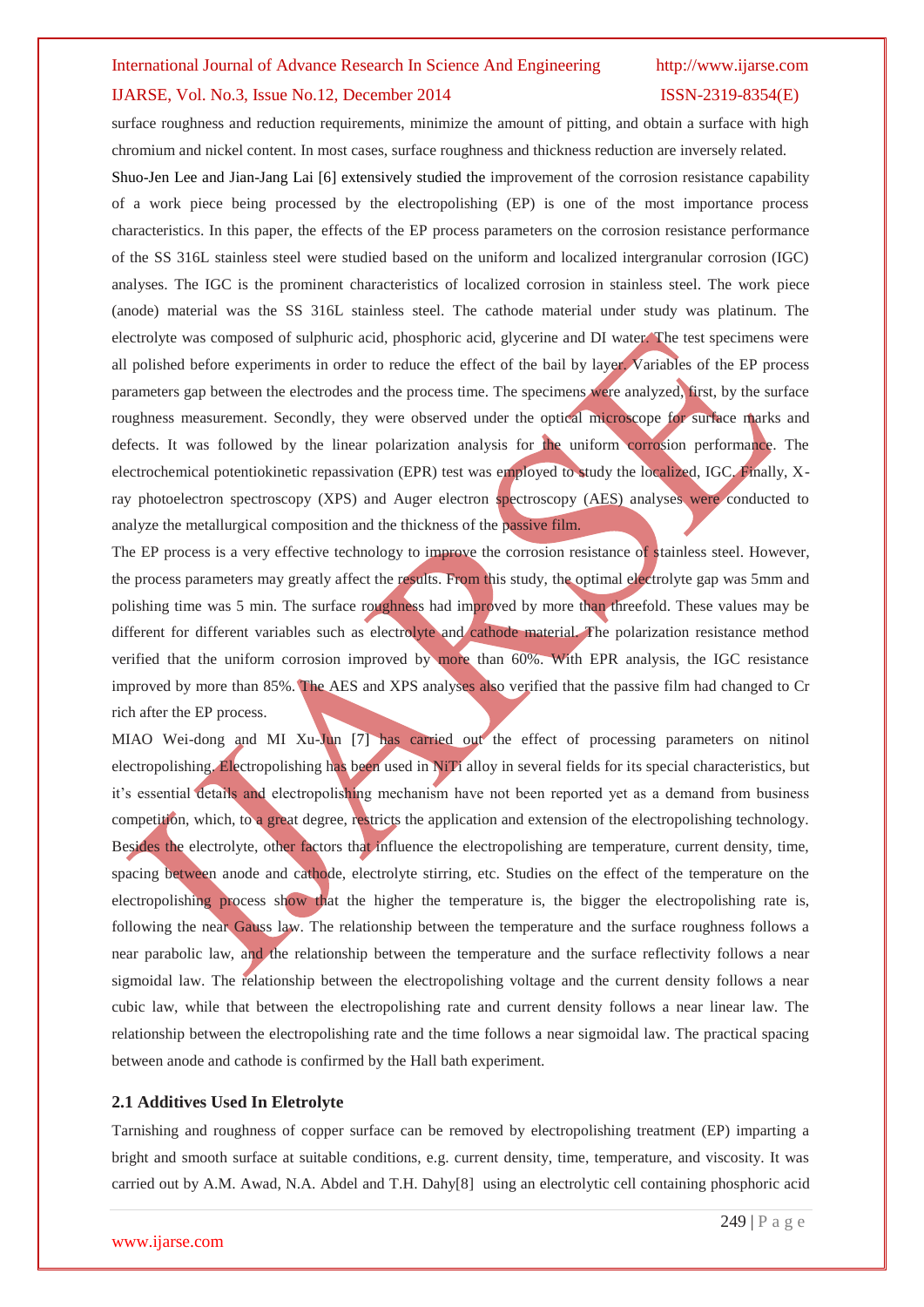#### IJARSE, Vol. No.3, Issue No.12, December 2014 ISSN-2319-8354(E)

55% as the electrolytic solution. Both copper working electrode and lead counter electrode, and reference electrode (SCE) were connected to a Potentiostat/Galvanostat to allow an electric current to pass through the solution. Some additives such as soluble starch, ethylene glycol, and methanol were added to reduce defects formed on the copper surface during EP process. The results showed that the highest gloss value was obtained by applying electric potential 1.5V at the passive region of polarization curve. The surface was investigated after EP treatment, where SEM and EDX showed lower roughness in case of addition of both soluble starch and ethylene glycol more than methanol. Moreover, AFM analysis showed the lowest roughness in case of soluble starch more than other additives.

Ching An Huang, Jo Hsuan Chang, Fu-Yung Hsu and ChihWei Chen[9] have proposed Electropolishing behaviour and microstructures of copper deposits electroplated in an acidic copper-sulphuric bath with different thiourea contents.Cu electro deposition was performed on a rotating cylindrical Ti electrode in Cu-sulphate plating baths with different thiourea contents up to 8 ppm. The hardness, microstructure and electropolishing behavior of the Cu deposits were studied. Some sulphur-rich particles in the Cu deposits prepared from the thiourea-containing baths were identified. The sulphur-rich particles dissolved preferentially during electropolishing in a 40 vol.% H3PO4 solution, forming a thin amorphous phase containing P in patches on the outer surface of the Cu deposit. The deposits prepared in the baths with thiourea showed higher dissolution current during polishing and formed a brightened and leveled surface with a surface roughness (Ra) lower than 30 nm.

With the addition of a small amount of thiourea to the Cu-sulphate plating bath, the hardness of the Cu deposit was clearly increased because of grain refinement. The preparation of the TEM samples by the twin-jet etching in a 40 vol.% H3PO4 solution caused the development of a thin amorphous phase containing P on the outer surface of the Cu deposit prepared in the thiourea-containing plating bath. For the Cu deposits prepared in the baths with thiourea a brightened surface with a surface roughness (Ra) lower than 30 nm was obtained by electropolishing, and their anodic dissolution rate during electropolishing was obviously higher than that of the deposit prepared in a thiourea free bath.

### **2.2 Applications of Electropolishing Process**

A.M. Awad and E.A. Ghazy [10] have carried out the study of Electropolishing of AISI-304 stainless steel for protection against SRB biofilm. Electropolishing treatment (EP) can be used to remove the biofilm formed on AISI-304 stainless steel surface and protect it against bacterial colonization. High levels of both smoothness and brightness of AISI-304 stain-less steel surfaces can be attained by using electropolishing technique, where the sample was fixed as anode and a suitable current was applied in to electrolytic cell containing H3PO4. AISI-304 stainless steel was ex-posed to stabilized mixed culture of sulfate reducing bacteria (SMC-SRB) under different conditions as, temperature, pH, salinity, and incubation time and inoculums size. The present study recorded the main indicators of bacterial activity such as S−−, Fe++, most probable number (MPN) of SRB and weight loss (corrosion rate) by milinches per year (mpy).

As the roughness of AISI-304 stainless steel surfaces is decreased, the resistance against bacterial growth is increased. Electropolishing process is successfully used to increase the smoothness of AISI-304 stainless steel surface by elimination of bacteria may harbor through the burrs of the surface. Under all conditions of pH, temperature, incubation time, salinity and inoculums size of cultivation, the bacteria was reduced to less than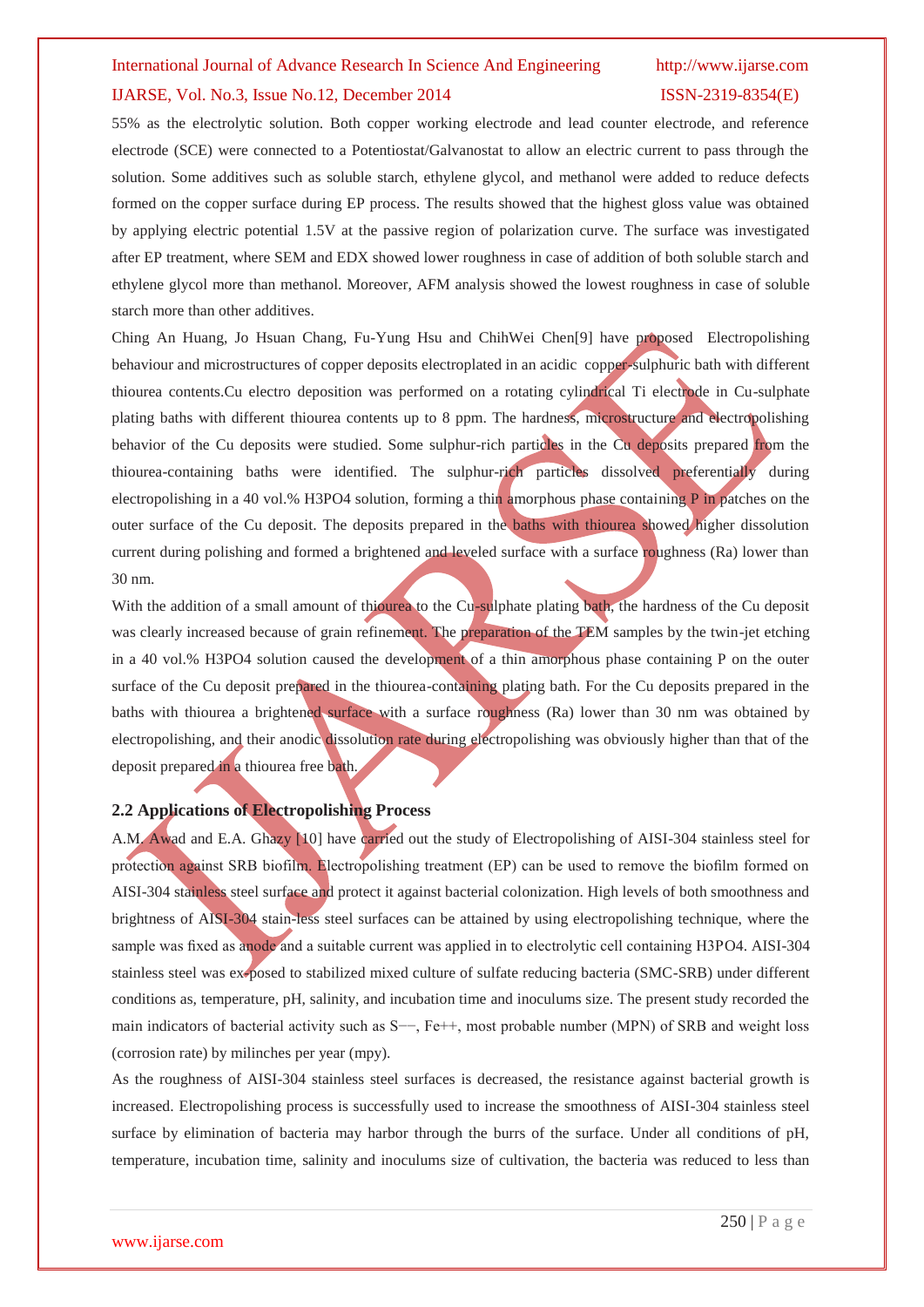### IJARSE, Vol. No.3, Issue No.12, December 2014 ISSN-2319-8354(E)

10% of the original concentration after EP. SEM analysis revealed that the morphology of the surface was regularly smoothed out and a high gloss value of the surface was obtained at 3.75 A/dm2. EDX analysis showed that the elements S, C and O formed over the surface due to bacterial growth were completely disappeared after EP while, the main elements of AISI 304 stainless steel Fe, Cr, Ni

and Mn were obviously present. Electropolishing technique can be recommended in different fields to improve disinfection of the surface of AISI-304 stainless steel.

Prakash Sojitra, Chhaya Engineer, Devesh Kothwala, Ankur Raval, and Haresh Kotadia [11] have done An Investigation of Material Removal, Surface Roughness and Corrosion Behaviour by Electropolishing of 316LVM Stainless Steel Cardiovascular Stents. Smooth surface of a cardiovascular stent is an important factor in determining biocompatibility. Electropolishing is an effective method for improving surface smoothness of the stents. Electropolishing has been employed on laser cut SS316L cardiovascular stents to increase surface smoothness. Acid pickling has been used as a pre-treatment for electropolishing followed by passivation to enhance its corrosion resistance in biological environment. Stent has been characterized by strut dimension analysis, Scanning Electron Microscopy for its surface smoothness, gravimetric analysis and potentiodynamic corrosion analysis. It was found that surface roughness after electropolishing has been reduced to significant level and also long-term corrosion behaviour of stent material in simulated biological fluid (PBS) is very stable. The quality of the surface of 316LVM stainless steel coronary stents was very much improved when subjected to electropolishing followed by passivation.

#### **III. SUMMERY**

Electropolishing is surface finishing process of metals and alloys, achieving brilliant surface finish with very low surface roughness values. K. shrinivasan investigated that the brightness of stainless steel is best at 50% by volume of phosphoric acid bath conditions compared to other baths, for 316SS, phosphoric acid, sulphuric acid as electrolyte. The best EP performance was achieved with lowest temperature (350C), which ensure optimum electrolytic conductivity, reduced energy cost and avoided producing toxic vapours. In most cases the surface roughness and thickness reduction are inversely related. Studies on the effect of the temperature on the EP process shows that higher the temperature is, the bigger the EP rate. EP is also used to improve the corrosion resistance of stainless steel. EP has been employed to improve surface smoothness of medical instruments, also to protect it against bacterial colonization. Addition of additives like starch to the electrolytic solution enhances brightness.

### **REFERENCES**

- [1] Mohan S., Kanagaraj D., Vijayalakshmi S., RenganathanN.G., "Electropolishing of stainless steel- a review",Trans IMF79,NO.4,2001
- [2] The MCP System Of Electropolishing , Charlotte, NC 704/563-0070
- [3] K.Srinivasan, K.S.Ranga Krishnan, "The role of phosphoric acid in Electropolishing of stainless steel", Central Electrochemical Research Institute. Karaikudi, India
- [4] Nunez, E. Garcia-Plaza, M. Hernandoa, R. Trujilloa , "Characterization of Surface Finish of Electropolished Stainless Steel AISI 316L with Varying Electrolyte Concentrations",The Manufacturing Engineering Society International Conference, Procedia Engineering 63 ( 2013 ) 771 – 778